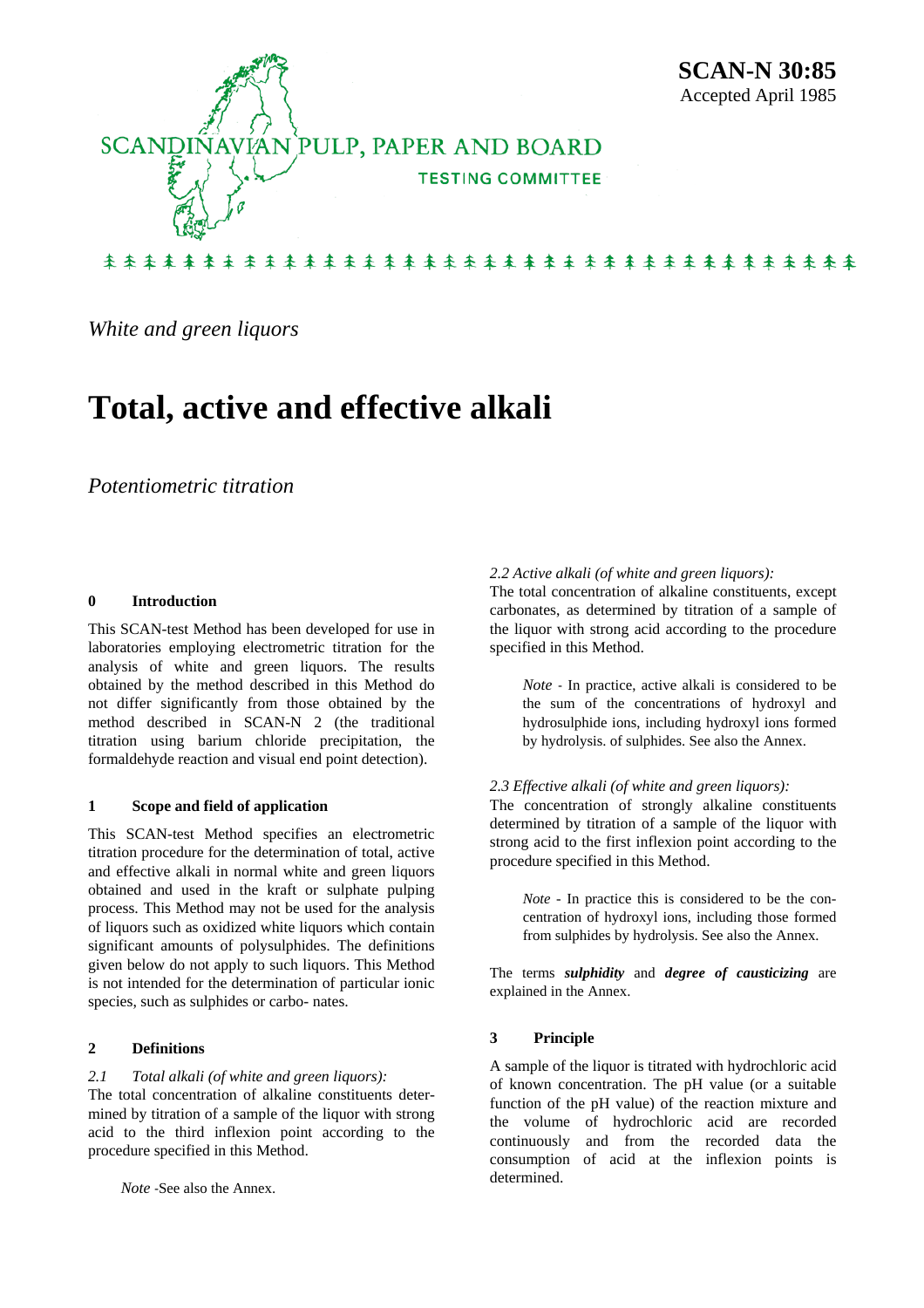Page 2

From the amounts of acid required to reach the three inflexion points, the effective, active and total alkali of the sample are calculated.

## **4 Apparatus**

Automatic titration equipment, including glass and reference electrodes, that records the titration curve (pH against titrant consumed) or any function of the titration curve, such as the first derivate, so that the inflexion points of the titration curve can be determined. The reference electrode should preferably be of the double junction type. Check the precision of the equipment as instructed in Section 6.

*Note* - For the analysis of green liquors a titration equipment that automatically evaluates the inflexion points is recommended.

## **5 Reagents**

*5.1 Hydrochloric acid*, 1mol/l, analytical grade. The actual concentration should be known to the nearest 0,005 mol/l.

*5.2 Buffer solutions of known pH values near 4 and 9.* Suitable buffer solutions are commercially available. They can also be prepared in the laboratory as follows: Buffer solution, pH 4,01: In a 1000 ml volumetric flask dissolve 10,12 g of potassium hydrogen phthalate,  $KHC_8H_4O_4$ , in distilled water and dilute to the mark. There is normally no need to dry the salt. The solution is stable for 2 months.

Buffer solution, pH 9,18: In a 1000 ml volumetric flask dissolve 3,80 g of sodium tetraborate decahydrate (borax),  $\text{Na}_2\text{B}_4\text{O}_7 \cdot 10\text{H}_2\text{O}$ , in distilled water from which carbon dioxide has been expelled by boiling. Dilute to the mark. The solution is stable for 6 weeks. The solution will absorb carbon dioxide when in contact with ambient air. Therefore keep the solution in a stoppered bottle and do not leave the bottle open more than is absolutely necessary.

# **6 Calibration and check of pH meter**

Operate the pH meter in accordance with the manufacturer's instructions. Wash the glass and reference electrodes with distilled water; allow the water to drain from the electrodes, but do not wipe them.

Fill a sample cup with the first buffer solution and immerse the electrodes. Adjust the meter so that it indicates the known pH of the buffer solution. If the reading slowly but continuously increases or decreases, this indicates faulty electrodes.

Wash the electrodes with distilled water as before and immerse them in the second standard buffer solution. Do not readiust the meter. The reading should now agree to within 0,2 pH unit with the value assigned to the buffer. Failure to do so indicates a faulty electrode.

# **7 Procedure**

Operate the titration equipment as instructed by the manufacturer. Use the hydrochloric acid (5.1) as the titrant.

*Note* - Hydrogen sulphide will be formed during the titration. Since hydrogen sulphide is a toxic gas, the titration should be performed under a hood or other measures should be taken to protect the operator.

Choose the sample volume (*v* ml) so that about half the burette capacity (or equivalent volume-measuring device) is used. Normally a sample volume of 20 % of the burette capacity is suitable.

With the aid of a calibrated pipette or equivalent device, transfer the chosen volume of sample to the titration vessel. The sample volume should be known with a precision of at least 1 per cent. Dilute the sample with distilled water to a suitable volume. Start the titration and note the volume of acid consumed as follows:

| Volume consumed at the first inflexion point: | a ml   |
|-----------------------------------------------|--------|
| Total volume consumed at the second           |        |
| inflexion point:                              | $h$ ml |
| Total volume consumed at the third            |        |
| inflexion point:                              | $c$ ml |

*Note* - Normally the three inflexion points appear at the following pH values: 1st inflexion point - close to 11

| 2nd inflexion point | - between 8 and 9 |
|---------------------|-------------------|
| 3rd inflexion point | - close to 4      |

# **8 Calculation and report**

The results may be given in units of substance concentration (moles per litre) or in the conventional way as  $\leq$  erams of sodium hydroxide per litre $\geq$ .

To obtain the results in moles per litre calculate as follows:

| Effective alkali | $= a \cdot m/v$        |
|------------------|------------------------|
| Active alkali    | $= (2a-2b+c)\cdot m/v$ |
| Total alkali     | $= c \cdot m/v$        |

where

*m* is the concentration of the hydrochloric acid in. moles per litre,

 $\nu$  is the volume of sample taken, in millilitres.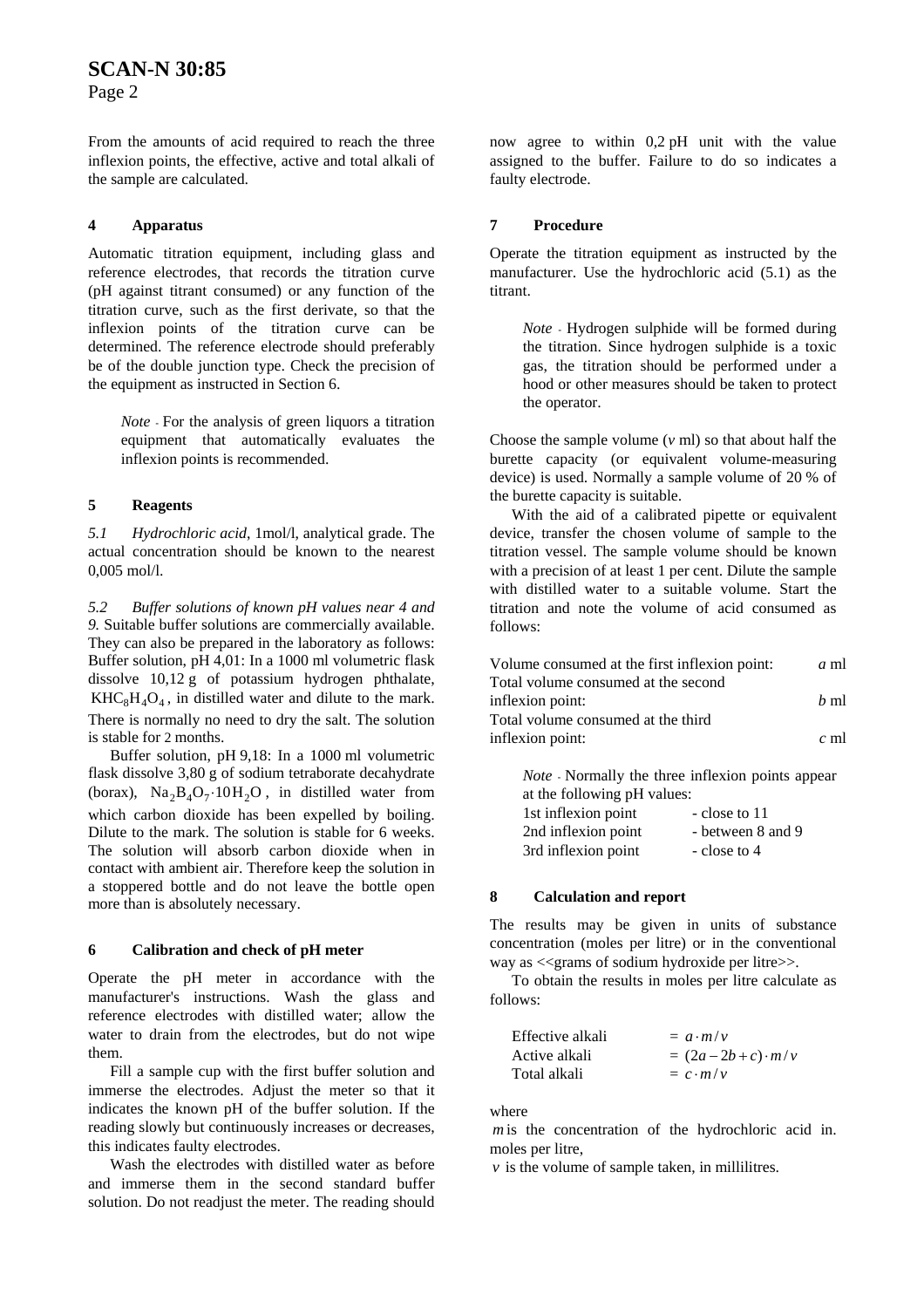If the final results are required in  $\ll$ grams of sodium hydroxide per litre>>, multiply the above results by 40 (the relative molecular mass of NaOH). For calculation of sulphidity, and degree of causticizing, see the Annex.

Report the results to the nearest 0,01 mol/litre or to the nearest 1g/l.

The report shall include reference to this SCAN-test Method and the following particulars:

(a) date and place of testing,

(b) identification mark of the sample tested,

(c) the results,

(d) any departure from the standard procedure and any other circumstances that may have affected the test results.

#### **9 Additional information**

*Comparison with SCAN-N 2 -* A number of different white (69) and green (15) liquors were analysed according to the procedure in this Method and that in SCAN-N 2. There was no significant difference bet- ween the two sets of results at the 99% confidence level.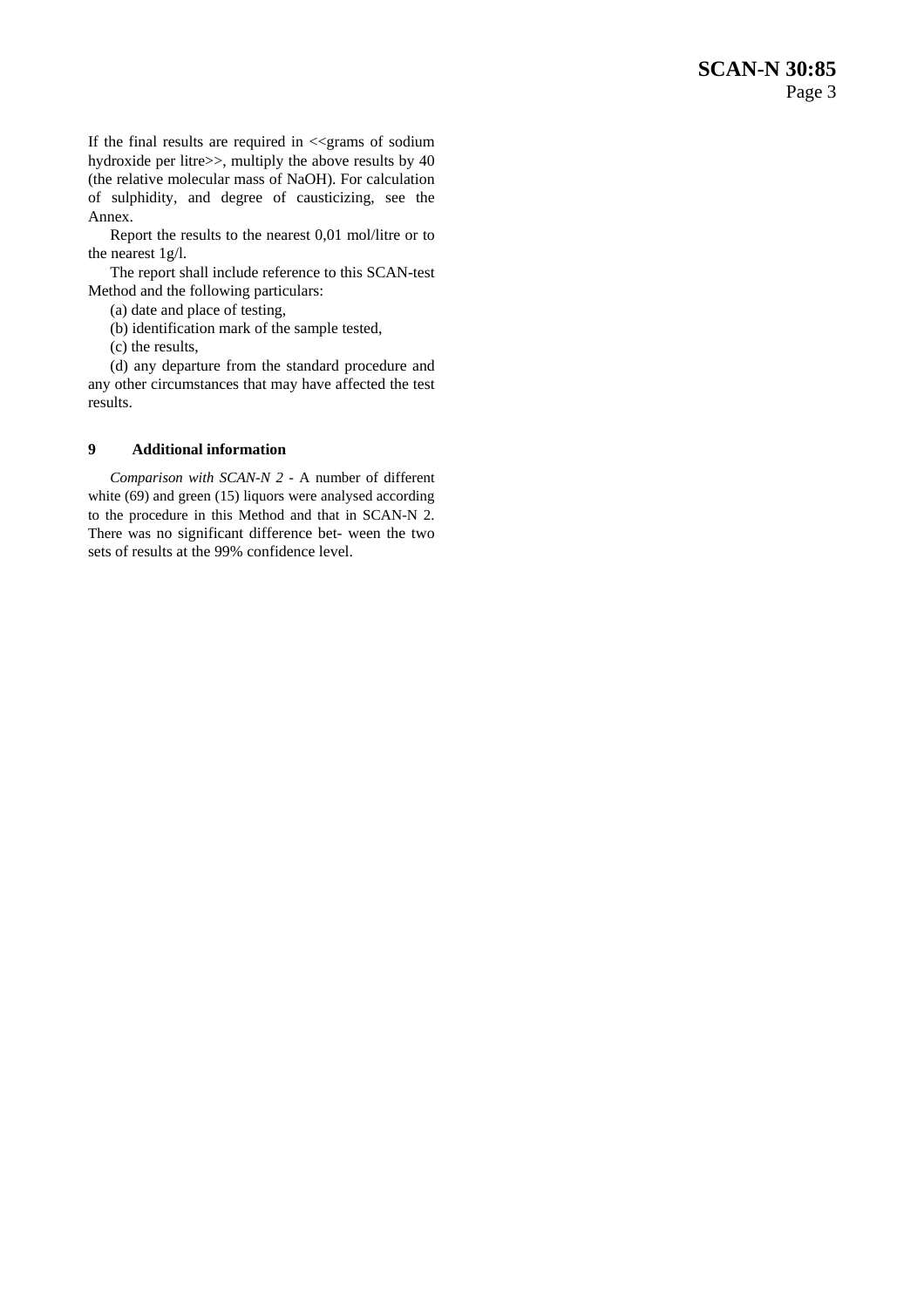# **Annex**

# **Quantities and units for the characterization of white and green liquors**

When the smelt from the recovery furnace in a normal sulphate pulp mill is dissolved in water, the major anionic species formed are  $OH^-$ ,  $HS^-$  and  $\overline{\text{CO}}_3^{2-}$ .

The major cationic species are  $Na<sup>+</sup>$  and  $K<sup>+</sup>$ . The liquor also contains a number of minor constituents, such as  $SO_4^{2-}$ ,  $SO_3^{2-}$ ,  $S_2O_3^{2-}$ ,  $Cl^-$  and many others as traces. Oxidized liquors may also contain significant amounts of polysulphides, *i.e.* ions of the general composition  $S_nS^{2-}$  or  $HS_nS^{-}$ .

The analytical procedures described in this Standard and in SCAN-N 2 are based on the assumption that only three anionic specis OH<sup>-</sup>, HS<sup>-</sup> and CO<sub>3</sub><sup>2</sup> are present in significant amounts. The presence of other anionic species is thus disregarded. If the concentrations of other species, such as polysulphides and others forming weak acids, rise to a significant level, the above assumption becomes invalid and the properties calculated from the titration procedure lose their meaning.

When the titration curve (pH against acid consumption) is recorded, three inflexion points are obtained. These are considered to be the end points of the reactions:

$$
x \text{ OH}^- + y \text{ S}^{2-} + (x+y) \text{ H}^+ \rightarrow x \text{ H}_2\text{O} + y \text{ HS}^-
$$
  
\n
$$
z \text{ CO}_3^{2-} + z \text{ H}^+ \rightarrow z \text{ HCO}_3^-
$$
  
\n
$$
y \text{ HS}^- + z \text{ HCO}_3^- + (y+z) \text{ H}^+ \rightarrow
$$
  
\n
$$
\rightarrow y \text{ H}_2\text{S} \text{ (g)} + z \text{ CO}_2 \text{ (g)} + z \text{ H}_2\text{O}
$$
  
\nhere

where

*x* is the amount of hydroxyl ions

*y* is the amount of sulphide ions

*z* is the amount of carbonate ions

in the original sample.

In reality no  $S^{2-}$  ions are present in white and green liquors because of hydrolysis according to the reaction

$$
S^{2-} + H_2O \rightarrow HS^- + OH^-
$$

This reaction takes place when the smelt is dissolved in water. More correctly, the first reaction in the titration should be written as

$$
(x+y)
$$
 OH<sup>-</sup> +  $(x+y)$  H<sup>+</sup>  $\rightarrow$   $(x+y)$  H<sub>2</sub>O

The quantity  $\leq$  effective alkali $\geq$  is thus a measure of the total concentration of hydroxyl ions, regardless of whether these are formed by dissolving sodium (or potassium) hydroxide or by hydrolysis of sulphide ions.

The quantity  $\langle \langle \rangle$  active alkali $\rangle$  is the calculated sum of the concentrations of  $OH^-$  and  $HS^-$ .

The quantity  $\ll$ total alkali $\gg$ is determined from a titration of all alkaline species, including  $HCO_3^-$  ions formed from  $CO_3^{2-}$ . Minor concentrations of alkaline constituents other than the main components are also included. Any sulphite ions present are included in the values for total and active alkali.

From acid consumption at the three inflexion points it is possible to calculate the concentrations of the three ionic species  $OH^-$ ,  $HS^-$  and  $CO_3^{2-}$  present at the beginning of the titration:

$$
a \cdot m = v \left[ \text{OH}^- \right]
$$
  
\n
$$
b \cdot m = v \left( \left[ \text{OH}^- \right] + \left[ \text{CO}_3^{2-} \right] \right)
$$
  
\n
$$
c \cdot m = v \left( \left[ \text{OH}^- \right] + 2 \left[ \text{CO}_3^{2-} \right] + \left[ \text{HS}^- \right] \right)
$$

which gives

$$
\begin{bmatrix} \mathbf{OH}^- \end{bmatrix} = a \cdot m/v
$$

$$
\begin{bmatrix} \mathbf{HS}^- \end{bmatrix} = (a - 2b + c) \cdot m/v
$$

$$
\begin{bmatrix} \mathbf{CO}_3^{2-} \end{bmatrix} = (b - a) \cdot m/v
$$

The brackets denote amounts of substance concentrations of ionic species. The other symbols are explained in sections 7 and 8.

The concentrations of  $HS^-$  and  $CO_3^{2-}$  are obtained as the differences between experimentally determined numbers. If the difference is small compared with these numbers, it is markedly influenced by experimental errors. The results for  $HS^-$  and  $CO_3^{2-}$ , when calculated as indicated, therefore often have a poor precision. This should be borne in mind when such results are used.